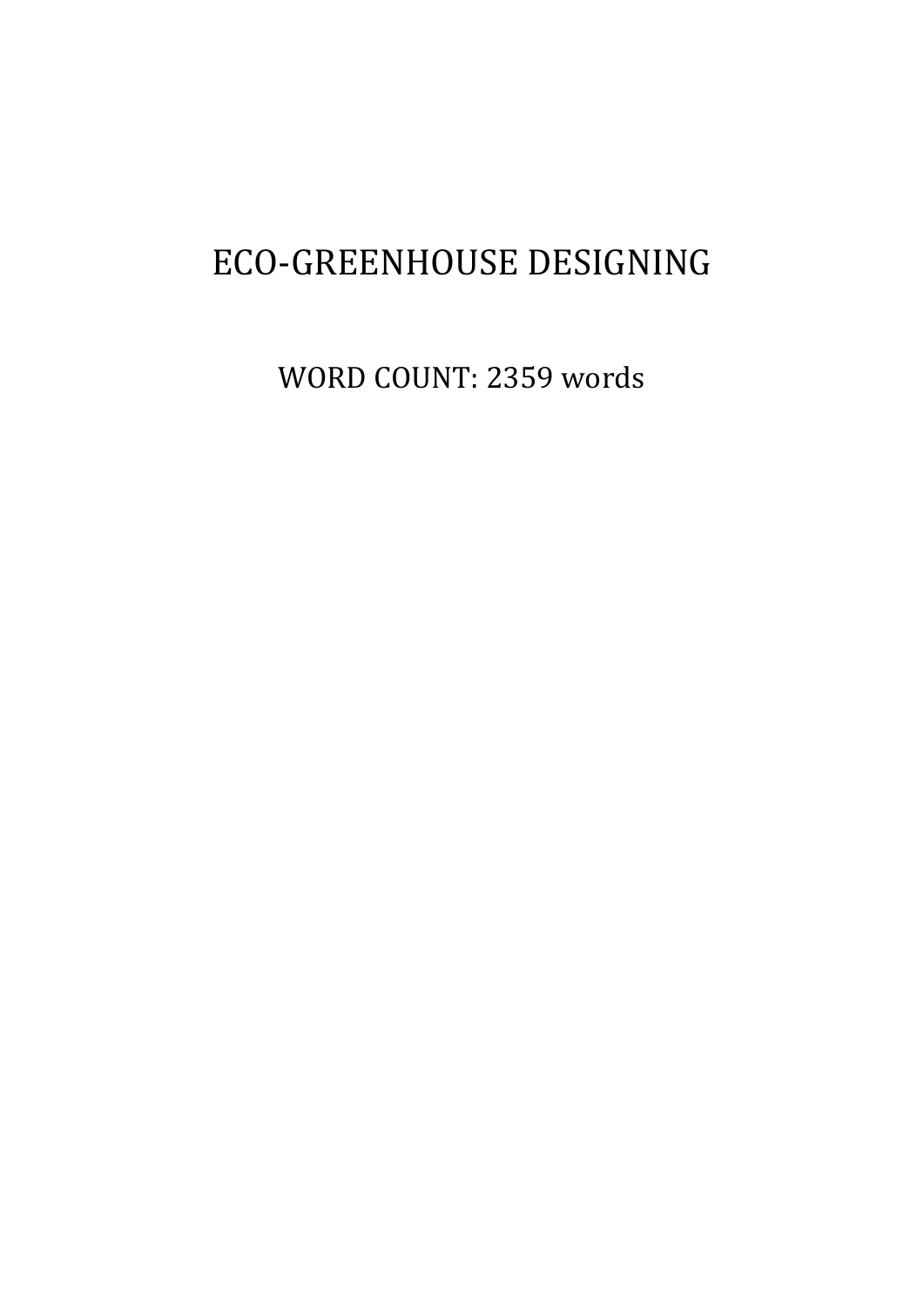## Table of Contents

Project Report Section 1 – Criterion A- Investigating -page 2 Section 2 – Criterion B – Planning –page 3-4 Section 3 – Criterion C- Taking Action –page 5-6 Section 4 – Criterion D –Reflecting -page 6-7 Section 5-Bibliography/Works Cited –page 7-8-9 Appendices Research Report- page 9-10-11-12

#### PROJECT REPORT

#### Section 1 – Criterion A- Investigating

The project is designing an eco-friendly greenhouse. This topic is chosen because creating, researching and designing are all involved in this project. The things should be used to create a greenhouse, such as soil types, energy types, plant types and their qualities and traits are researched to decide which one to use in it and then to design a model of it. The main goal of the project is, to give knowledge and awareness about global warming and climate change by showing how much our choices affecting to the amount of damage on earth. With few changes using solar energy, rainwater and organic materials- the structure became beneficial for the environment because landfill of organic material (food waste, fruits, vegetables...) continuesly rot and release methane (strong greenhouse gas) landfill, a strong greenhouse gas (Horton) (Central) and greenhouse will contribute to the environment by composting these materials to make soil. Also, prefering a renewable energy source is contributing to the environment because renewable energy sources such as geothermal,wind and sun does not have any harmful effects on environment due to, they do not release any sera gas. (United States Environmental Protection Agency) In short, project aims to release sera gas as less as it can while planting healthy plants by using sustainable energy (solar power) and trying to be less depletory, such as making soil from organic waste products and collecting water instead of using tap water. This could be project just about designing a standard greenhouse but these days it is important to make our lives greener to stop global warming and its harmful effects. "Globalization and Sustainability" is the most interconnected global context with this project because of external factors such as light and internal factors such as pH, moisture and soil types are directly connected with the plant's growth and health because companies use commercial greenhouses which significantly large and high-technologically designed in order to have high quality of lighting,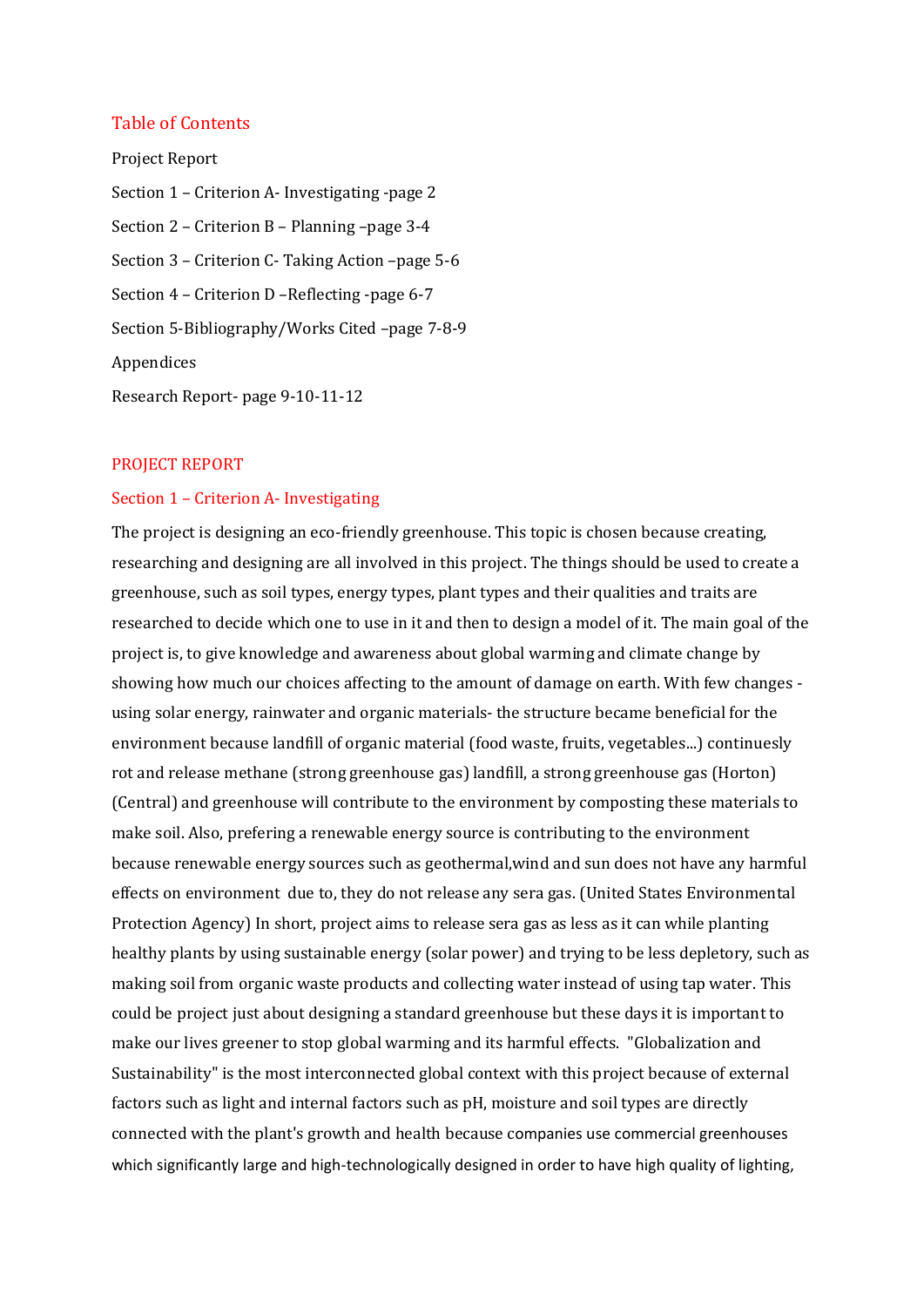cooling, heating in order to have high quality product to sell. (What Is Greenhouse?) If the pH level of the plants is more or less, it can affect the nourishment of the soil or If plants are overwatered roots won't have enough air pockets and will be died because roots won't be able to breathe(Mayer). All the internal and external factors must have been provided to grow a healthy plant. The main goal is to understand how plants are planted more healthily with an ecofriendly greenhouse and show that how easy to change something to make it more eco-friendly to protect our world and our lives from the awful effects of climate change. To complete the product project required to do research about what are greenhouses used for, what are the requirements to grow a plant and what are the specific requirements for each plant. It is a known fact our world will be ecologically destroyed in the future so global warming is the top topic problem talking all around the world. To prevent that disaster people who have awareness started to make their voices heard by using the internet and in the real world. There are numerous websites can give information about how to be more eco-friendly. Because "being more ecological" is the biggest need of the world, the project is aimed to be designed based on the already ecologically designed greenhouses. As an outcome, any information/plan about ecofriendly greenhouse could not find. As a solution, the greenhouse is designed based on "What can make this greenhouse more ecologic?". First using solar power decided. Then using the most natural soil (compost) decided because a landfill of organic materials release methane gas. Also, organic soils are very nutritious and rich by amino acids (an organism converts into protein by plants). Last of all instead of using refined water using a natural source of water decided: rainwater. Rainwater is free from harmful additives and richer by oxygen than refined water.(Meyer) In the beginning of the prosses of the project, not much information about greenhouses is known. As research continued because of the project's main goal is to be as ecological as it can be, all decisions are done while planning. Ecological materials are decided with a reason in the greenhouse. It is considered to have no harmful to the environment and to be economic. "National Geographic" was a very useful source to find information about renewable sources provide energy to the greenhouse. Two websites called "gardening knowhow" and "home guides.sfgate" were very helpful to find information about plant requirements :soil pH level, moisture, sun and heat requirements. As planning and researching continued product is decided to make a model of the greenhouse instead of its digitally drawn version. A model of the greenhouse can catch more attention and can help to show the design in a more detailed way. Thus, more people can be get informed about the change happening in our world and how it is easy to contribute to the prevention of this change.

#### Section 2 – Criterion B – Planning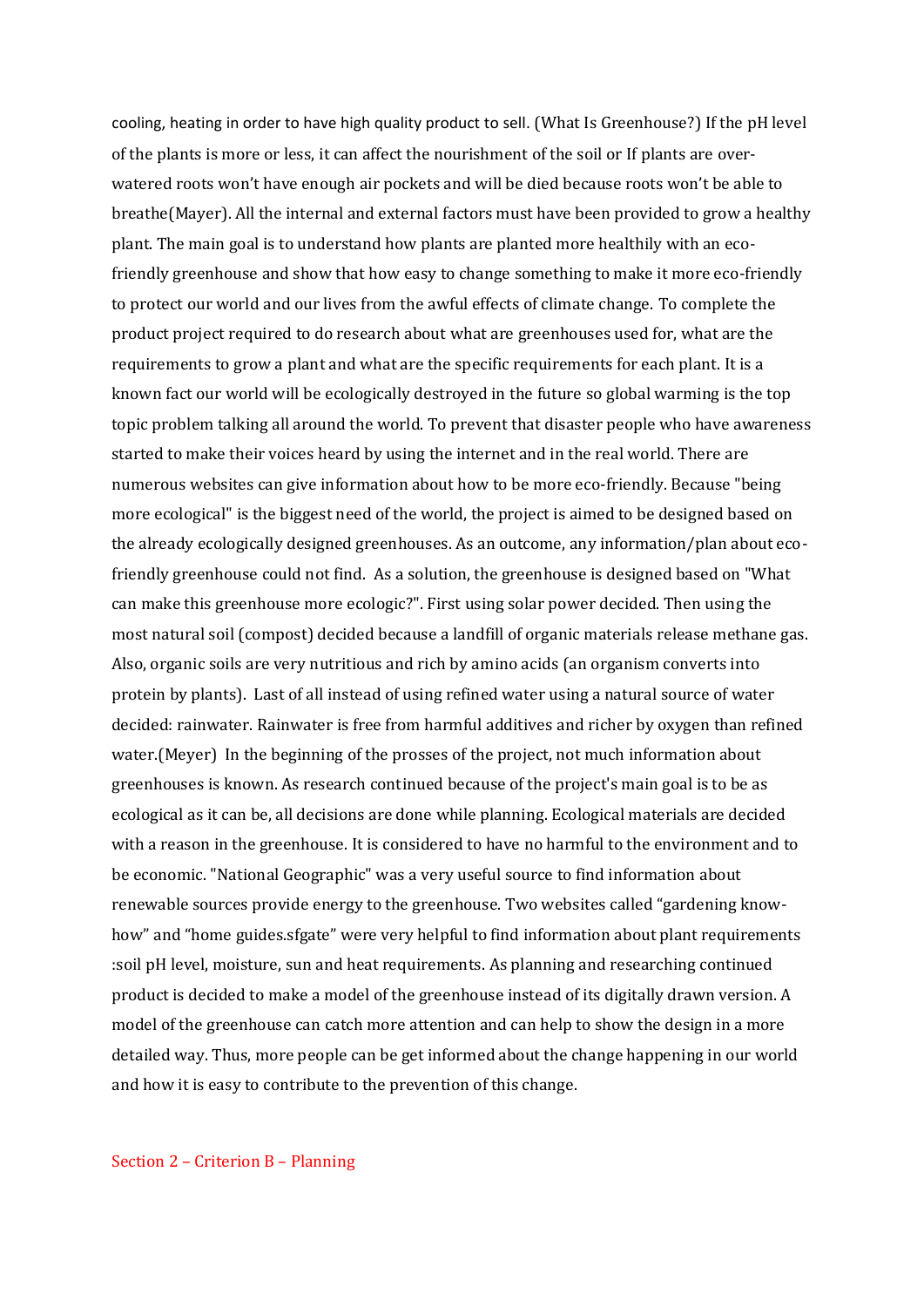A successful outcome is a product which reflecting and summarizing the all process and message of the project. The first thing which has determined was the product. The idea of the product guided the direction of the research. Firstly, designing a greenhouse is decided. It is learned why are greenhouses used for. Then it founded out that greenhouses can be used either by companies to produce food in a big amount and to produce plants which are requires require strict growth conditions such as amount of light, controlled temperature and amount of moisture plants receive to growing plants that or by normal people who want to grow a plant.(Waterworth) To control the heat and the humidity of the habitat, videos about how to make heat and humid sensors by using Ardunio are watched and learned. Then the project is turned into designing an eco-friendly greenhouse to make a meaningful project which can help to spread awareness and catch attention about global warming. In the beginning, plants are chosen based on their habitats and sun requirements. As the second step, plants' living requirements such as soil pH, moisture and heat needs, amount of water need are researched. As the third step, the question of "what can make this greenhouse more ecological?" asked and researched to find some ideas. After the research, compost-soil decided to use. In any case, to provide plants' pH amount, making soil more acidic or alkaline is researched. To provide the heat sensor's and moisture sensor's energy, solar power is decided to use to make it more ecological and more economic. To provide the water, collecting rainwater is decided to make the greenhouse more economic and less depletory. As the fourth step, the model of the greenhouse is done by using proportional measurements of the real measurements of the greenhouse.

| CRITERIAS FOR A SUCCESFUL PROJECT                                                                                                                                                               | <b>HOW ARE THEY DONE?</b>                                                                                                                                                                                                                                                                                                                                                                                                                                           |
|-------------------------------------------------------------------------------------------------------------------------------------------------------------------------------------------------|---------------------------------------------------------------------------------------------------------------------------------------------------------------------------------------------------------------------------------------------------------------------------------------------------------------------------------------------------------------------------------------------------------------------------------------------------------------------|
| 1. Making detailed research about plants'<br>requirements: moist, heat, pH level, light<br>requirements. Being able to know how to<br>plant them in a healthy habitat.                          | All plants' requirements are researched in a<br>detailed way and written in the research report.<br>All plant types have the information of their<br>needs in every head title.                                                                                                                                                                                                                                                                                     |
| 2. Having the knowledge and control of<br>what to do in any case of defect in the pH,<br>moisture level.                                                                                        | In any case of reduction or increment at the pH<br>level of the soil, how to make soil more alkaline<br>or acidic is researched. In any case cannot<br>making well-drained soil some techniques to<br>make a soil more well-drained researched.                                                                                                                                                                                                                     |
| 3. Turning the greenhouse in to an eco-<br>greenhouse by decreasing its sera gas<br>emission and water and energy<br>consumption. Finding solutions with their<br>reason of beneficial effects. | To reduce the rate of consumption of energy<br>types of energy sources researched and decided<br>to use solar power because it is a renewable<br>source and does not release greenhouse gas. To<br>reduce the water consumption rainwater is<br>decided to collect. And to release less<br>greenhouse gas organic wastes decided to be<br>uses as soil(composting), after making a<br>research about it and find out what are their<br>beneficial effects on earth. |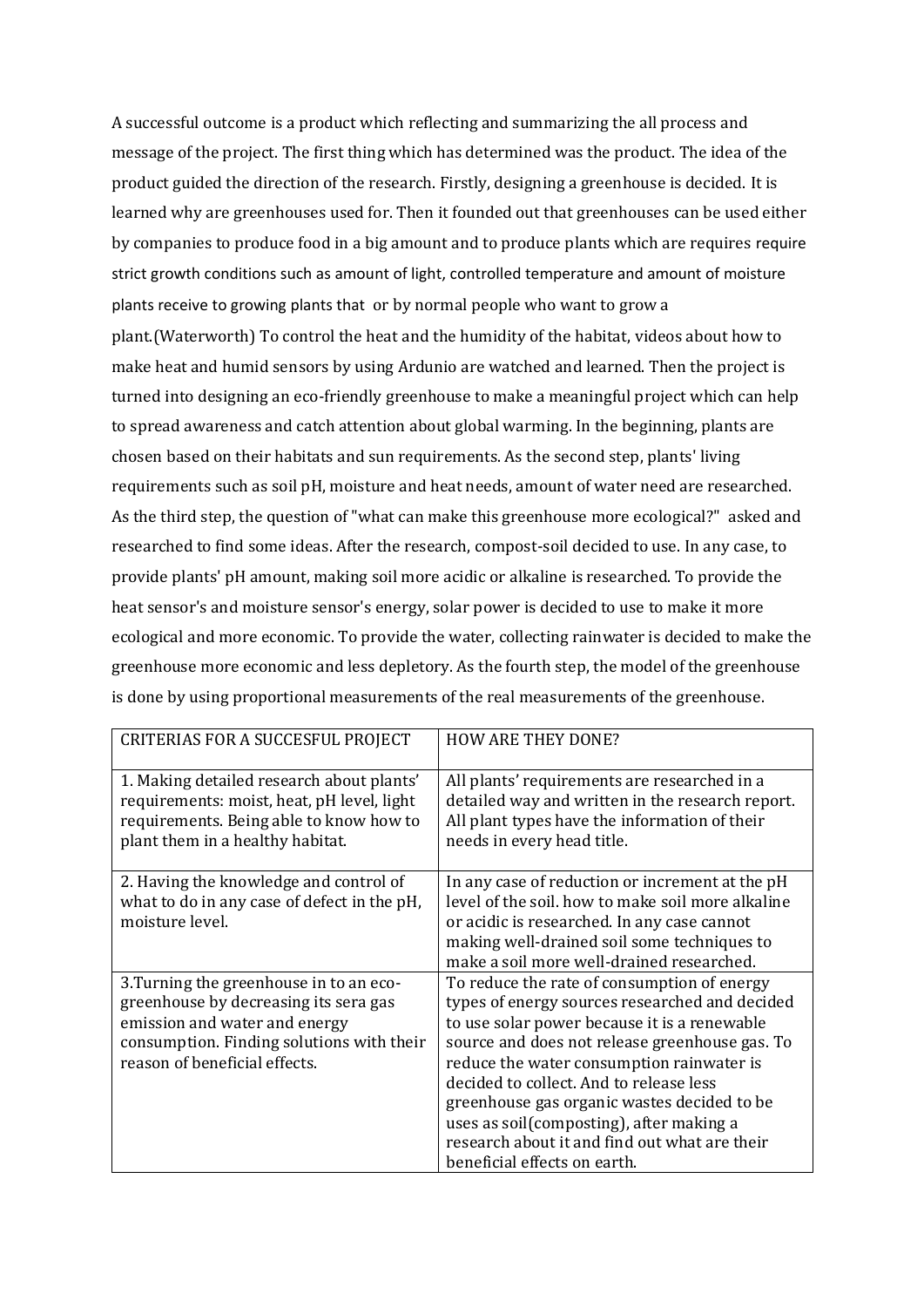| 4. Making a model of a greenhouse with | Model is done by proportioning the real   |
|----------------------------------------|-------------------------------------------|
| proportional measurements.             | measurements of the greenhouse by using a |
|                                        | document which have all mathematical      |
|                                        | information of the structure in it.       |

## Section 3- Criterion C- Taking Action

In this long-term project, time management and plan were very important to produce a successful product. The process of the project aimed to produce an eco-friendly greenhouse plan with its model to explain why it is important to use eco-friendly materials and give a message and show my work visually. On 04.11.2019 project topic is decided to be based on my interest (making an eco-greenhouse is chosen). It is an eco-greenhouse because creating, thinking and planning skills are all united in this project. Also, being more ecological is one of the most important requirements to prevent global warming. In 05.11.2019 global context of the project is decided to be "Globalization and Sustainability" because the way plants grow up is all about the cycle in the ecosystem. Also, global warming is a global crisis every single person have to work to prevent it, by making this project more ecological; its soil type, type of energy it is using and its other materials are turned into more sustainable sources to make its harm as less as is can be. In 25.11.2019 research on making humidity and heat sensors are completed. Arduino will be used to make these sensors because it is easier to learn and make from the internet. Which plants I was going to use are decided based on their adaptation capacity at warm and sunny habitats (capacity of being able to live in my school's garden). In 08.12.2019 requirements of the plants are researched such as water, soil pH, heat and humidity requirements to make them grow healthy. In 5.01.2020 all the collected information is written as a report to use in the presentation and to make the process of creating the model easier. The model will be done based on the collected information. In 28.01.2020 types of sustainable energies, how to make compost and water resources are researched to turn this into an ecogreenhouse. In 14.02.2020 production of the model is started and finished in 20.02.2020. While doing the model playdough and toothpick are used to make the outside look. Flowerpots are made which are made of paper and photos of chosen plants are stuck inside them to a realistic look. In final photograph of a solar panel added as it is planned. This model will be used in the exhibition the project to make the presentation more effective. This was the best way to do the project because separating the work in time make the process easier and helped to create a better work due to giving full of concentration in the scheduled time of the project. Instead of doing an eco-greenhouse this can be done such as creating a greenhouse with high technology with technologically improved materials or this project could be about comparing the plant types and their growth throughout time in the greenhouse. But these ideas did not choose as the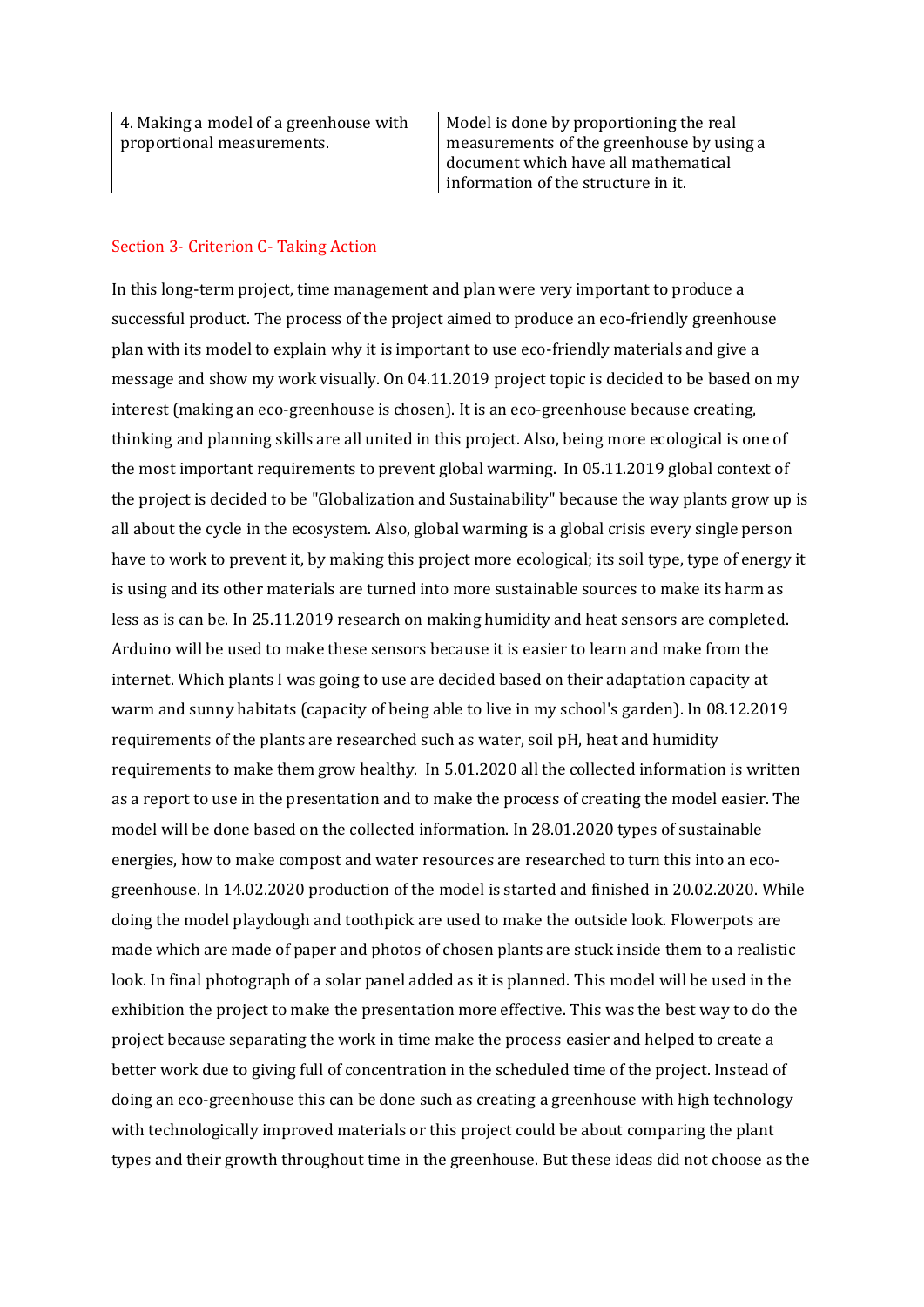project topic because these projects would not take much attention and would not teach me an important thing. The topic is more interesting because it is not done many times and it is related to the agenda of the world. During the process, lots of information about plants, energy sources, global warming are made and developed my research skills. There were limited time and due dates which are given by the supervisor and the due dates given by myself to complete this project in time with a successful result. Separating time and doing all steps in a certain timeframe developed my time management skills. The project is mentored by the rubric of the "personal project" and my supervisor. All the requirements are learned and continued based on the information written on the rubric and by the recommendation of my supervisor.

| 04.11.2019 | Project topic is chosen: Designing a model of an eco-greenhouse              |
|------------|------------------------------------------------------------------------------|
| 05.11.2019 | A global context related with the project topic is chosen: Globalization and |
|            | Sustainability                                                               |
| 25.11.2019 | Researched about sensors will be used in the greenhouse is done: heat        |
|            | sensor and humid sensor                                                      |
| 08.12.2019 | Plants' requirements are researched to create a healthy habitat: water, soil |
|            | pH, heat and humidity requirements                                           |
| 5.01.2020  | All researched information is organized to make a research report            |
| 28.01.2020 | Sustainable energy type, making compost and their usage's benefits are       |
|            | researched                                                                   |
| 14.02.2020 | The production of the greenhouse model is started.                           |
| 20.02.2020 | Product is finished: production of the greenhouse model                      |

## Section 4 – Criterion D –Reflecting

The main goal was creating a greenhouse that does not have harmful effects on nature. To design an eco-greenhouse; first plants, sensors, and other requirements had to be planned and then it had to be turned into more ecological. Because first the items which are destructive for nature must be detected and then find a solution. From the founded solutions project developed a lot. Turning soils into compost, using solar energy and collecting rainwater are very simple things but these changes have lots of effects. Also, they are more beneficial at plants' growth because compost and rainwater are more nutritious. This way was the best way to create an eco-greenhouse, first planning then rearranging. In the end, all the needed information is found. In summary, at the end of the project besides learning information about planting, planning, facts about our world, this project taught me how it is easy to anything into more ecological how much necessary it is. The project taught me for this global crisis (global warming), sustainability is the best solution. The project's quality is good enough based on the research it contains and the things it taught me. But its quality would be higher if I would be conferred with an environmental engineer. An environmental engineer is more knowledgeable than me so he/she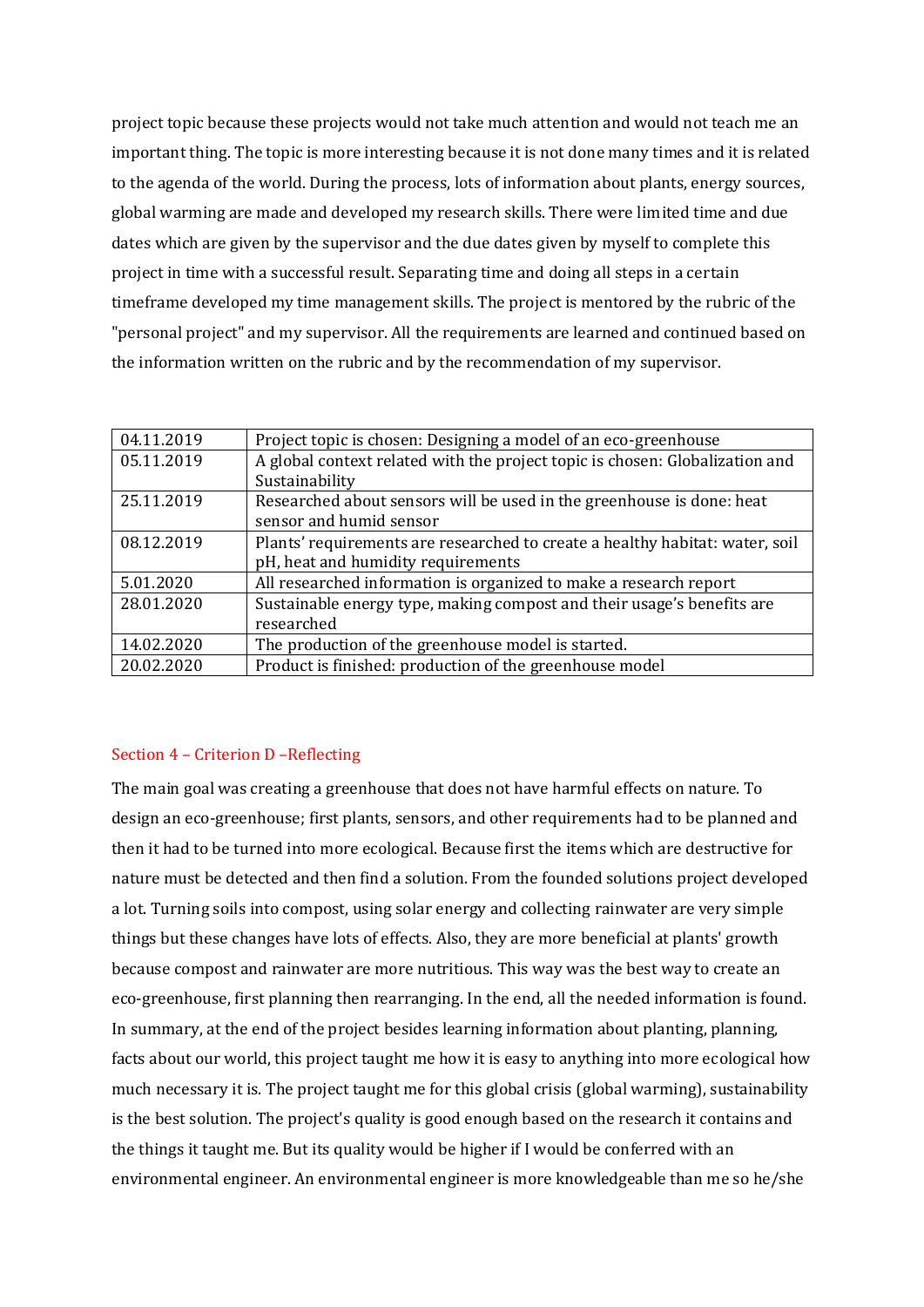could detect more items that can turn into more ecological or he/she could give me the advice to improve the greenhouse. Also, the sensors which are using in the greenhouse could be more professional to be able to control the plant's condition better in changing weather but because of the limited time, using Arduino was the most qualified choice and it is easier to learn. The quality of the project is the best could be done, because during the process always dependable resources are tried to be found to have the right information. During the process, criteria written on the rubric are examined. In the end, enough information is found and the design of the greenhouse is done based on these information. Because doing qualified research is also a criterion to achieve a successful product, the target is achieved. During the project, from the learning skills of IB, thinking skills are developed, videos about designing a greenhouse are watched and greenhouse examples are searched to have an idea about how to design a greenhouse and learn its requirements to build one. Communication skills are developed, always been in communication with the supervisor and the teachers which could help me to get new information, get advice and develop my project. Self-management skills are developed, a schedule that separates the projects into steps is followed to have enough time to complete every step of the project. Research skills are developed, detailed information about plants, requirements of the plants, solar energy and ideas to turn a greenhouse into an eco-greenhouse are researched in a detailed way. From the IB learner profiles, the balanced attitude was taken, the time-plan and the rubric of the project always tried to be obeyed. Caring behavior was taken, the quality of the research report's and the product's quality is cared for to do the best work. It felt successful to end this project in this way because everything which project was aiming is achieved based on the criteria the goal had and the project rubric have. Thus, the project improved my skills and after the process, I gain knowledge to explain all the information about greenhouses, the way they work, their reason why they used, global warming and what to do to prevent it.

#### WORD COUNT: 2359 words

### Section 5 – Bibliography/Works Cited

- Badgett, Becca. "Caring For Petunias: How To Grow Petunias." *Gardening Know How*, 19 Mar. 2015, www.gardeningknowhow.com/ornamental/flowers/petunia/petunia-care.htm.
- Beck, Kevin. "How Does a Greenhouse Work?" *Sciencing*, 2 Mar. 2019, [www.sciencing.com/a](http://www.sciencing.com/a-greenhouse-work-4564037.html)[greenhouse-work-4564037.html.](http://www.sciencing.com/a-greenhouse-work-4564037.html)

Carter, Karen. "Potting Mix for Petunias." *Home Guides | SF Gate*, 7 Oct. 2016, [www.homeguides.sfgate.com/potting-mix-petunias-75265.html.](http://www.homeguides.sfgate.com/potting-mix-petunias-75265.html)

"Food Waste, Methane and Climate Change." *Climate Central*, 22 Nov. 2016, [www.climatecentral.org/gallery/graphics/food-waste-methane-and-climate-change.](http://www.climatecentral.org/gallery/graphics/food-waste-methane-and-climate-change)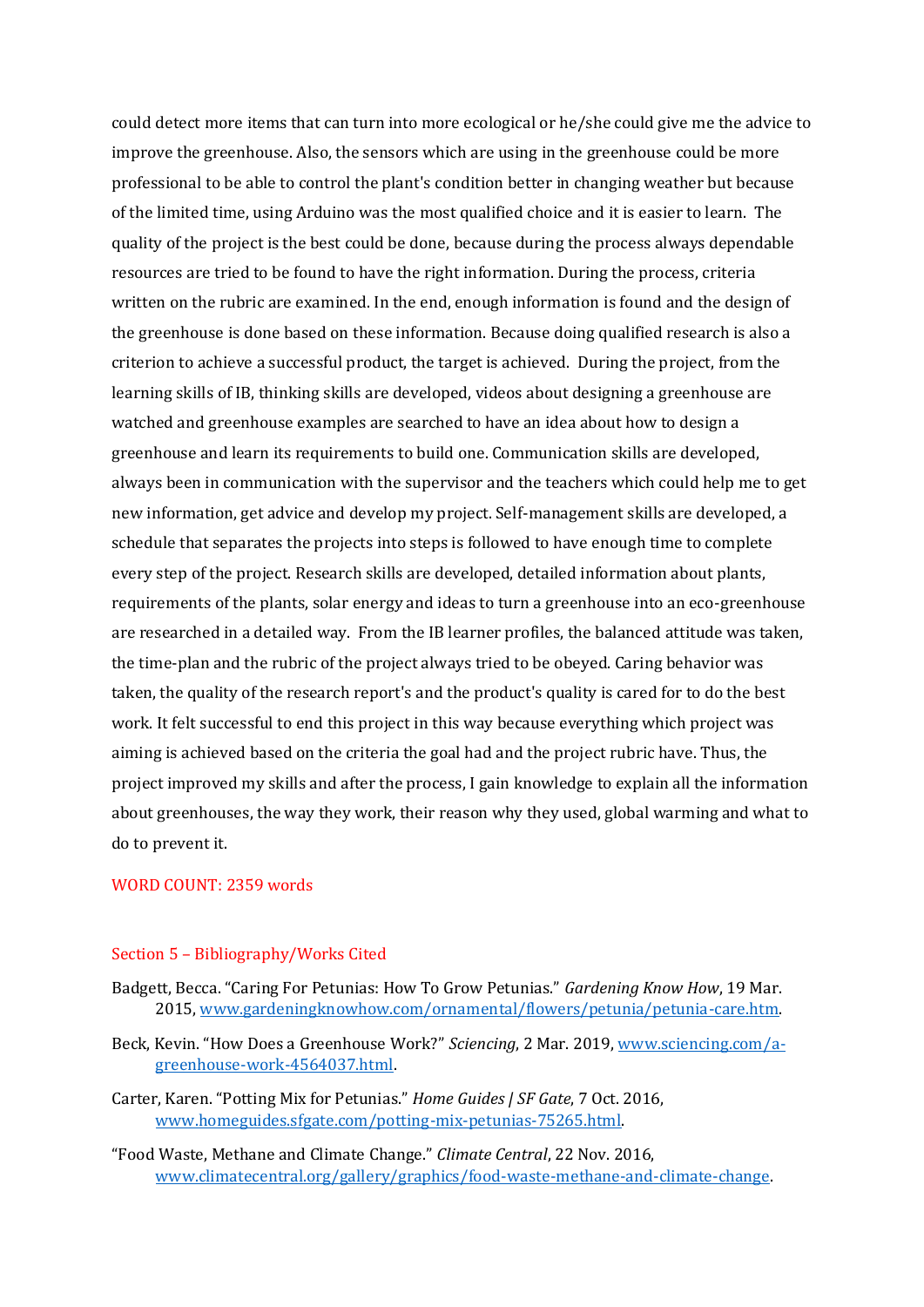- Harrington, Jenny. "What Are the Soil Requirements for Geraniums?" *Home Guides | SF Gate*, 7 Oct. 2016, [www.homeguides.sfgate.com/soil-requirements-geraniums-75158.html.](http://www.homeguides.sfgate.com/soil-requirements-geraniums-75158.html)
- Horton, Robin Palskoff. "How To Create an Eco-Friendly Garden and Greenhouse." *Urban Gardens*, 13 Sept. 2018[, www.urbangardensweb.com/2018/09/13/create-eco-friendly](http://www.urbangardensweb.com/2018/09/13/create-eco-friendly-garden-greenhouse/)[garden-greenhouse/.](http://www.urbangardensweb.com/2018/09/13/create-eco-friendly-garden-greenhouse/)
- Kennedy, Shawna. "The Effects of Rain Water on Plants." *Sciencing*, 18 Nov. 2019, [www.sciencing.com/the-effects-of-rain-water-on-plants-12390760.html.](http://www.sciencing.com/the-effects-of-rain-water-on-plants-12390760.html)
- Ketchum, Dan. "Tomato, Cucumber and Lettuce Soil Requirements." *Home Guides | SF Gate*, 21 Nov. 2017, [www.homeguides.sfgate.com/tomato-cucumber-lettuce-soil-requirements-](http://www.homeguides.sfgate.com/tomato-cucumber-lettuce-soil-requirements-74935.html)[74935.html.](http://www.homeguides.sfgate.com/tomato-cucumber-lettuce-soil-requirements-74935.html)
- Larum, Dracy. "What Does Well Drained Soil Mean: How To Get A Well-Drained Garden Soil." *Gardening Know How*, 4 Apr. 2018[, www.gardeningknowhow.com/garden-how-to/soil](http://www.gardeningknowhow.com/garden-how-to/soil-fertilizers/what-is-well-drained-garden-soil.htm)[fertilizers/what-is-well-drained-garden-soil.htm.](http://www.gardeningknowhow.com/garden-how-to/soil-fertilizers/what-is-well-drained-garden-soil.htm)
- "Learn about Energy and Its Impact on the Environment." *EPA*, Environmental Protection Agency, 12 Aug. 2019, www.epa.gov/energy/learn-about-energy-and-its-impactenvironment.
- "Light in Greenhouses." *NSW Department of Primary Industries*, 12 June 2007, www.dpi.nsw.gov.au/agriculture/horticulture/greenhouse/structures-andtechnology/light.
- Mackenzie, Ashley. "The Best Soil for Ferns." *Home Guides | SF Gate*, 7 Oct. 2016, [www.homeguides.sfgate.com/soil-ferns-42434.html.](http://www.homeguides.sfgate.com/soil-ferns-42434.html)
- Meyer, Kerry. "Wait, That Plant Is Drowning!" *Proven Winners*, 2020, www.provenwinners.com/learn/wait-plant-drowning.
- Miller, Laura. "Growing Lettuce In The Garden How To Grow Lettuce Plants." *Gardening Know How*, 12 Sept. 2019, www.gardeningknowhow.com/edible/vegetables/lettuce/growinglettuce.htm.
- Nunez, Christina. "How Green Are Those Solar Panels, Really?" *How Green Are Those Solar Panels, Really?*, National Geographic, 19 Sept. 2017, www.nationalgeographic.com/news/energy/2014/11/141111-solar-panelmanufacturing-sustainability-ranking/.
- Petterson, Susan. "What Makes Soil Alkaline Plants And Tips For Fixing Alkaline Soil." *Gardening Know How*, 5 Apr. 2018, www.gardeningknowhow.com/garden-how-to/soilfertilizers/alkaline-soil-plants.htm.
- Rhoades, Heather. "Growing Ferns Indoors." *Gardening Know How*, 5 Apr. 2018, www.gardeningknowhow.com/houseplants/ferns-houseplants/growing-fernsindoors.htm.
- Rhoades, Heather. "Information On How To Raise Acid Level In Soil." *Gardening Know How*, 5 Apr. 2018, www.gardeningknowhow.com/garden-how-to/soil-fertilizers/raise-acidlevel-soil.htm.
- Rhoades, Jackie. "How To Grow Arugula Growing Arugula From Seed." *Gardening Know How*, 5 Apr. 2018, www.gardeningknowhow.com/edible/vegetables/lettuce/growingarugula.htm.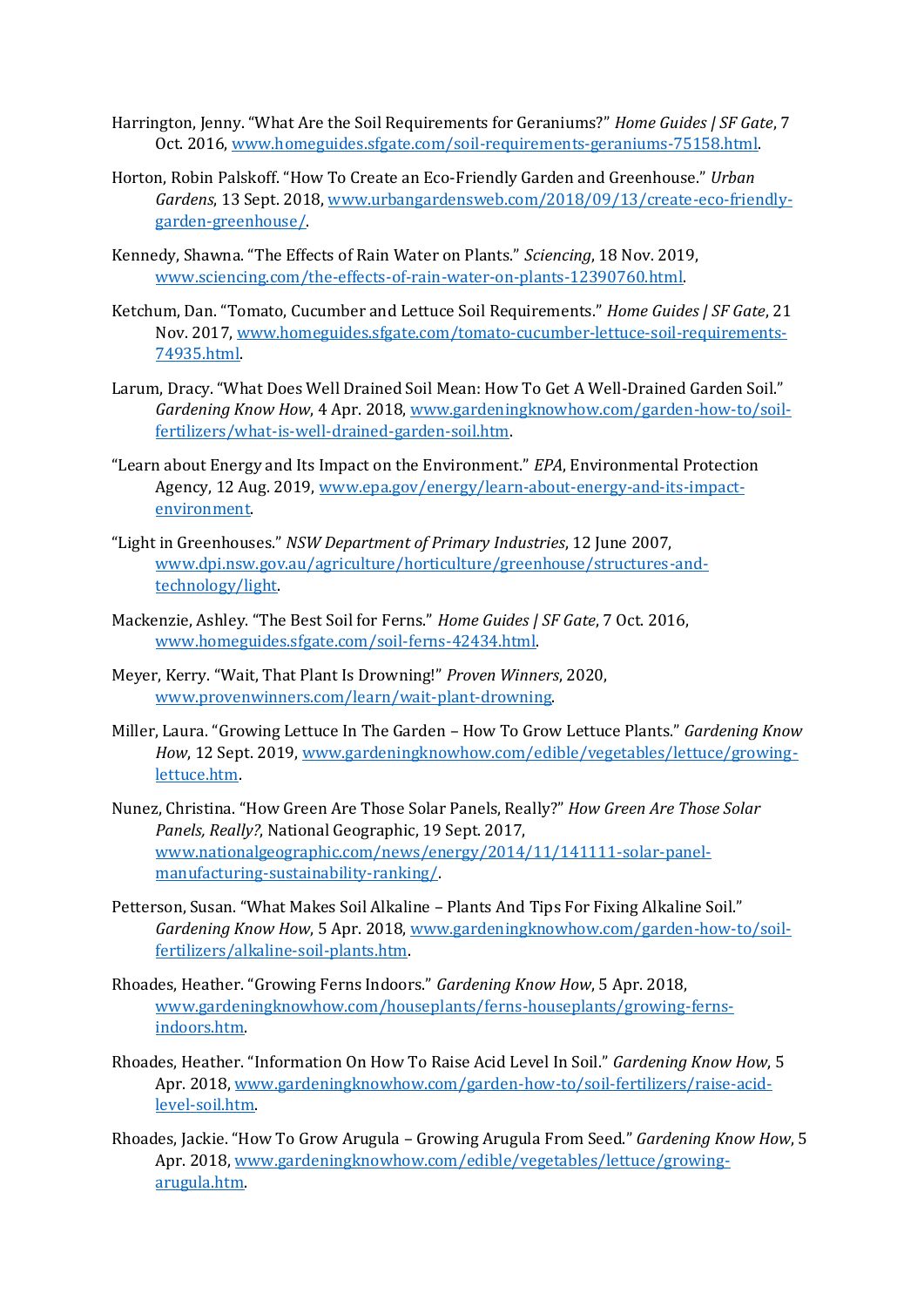- Tilley, Nikki. "Growing Geraniums: Tips For The Care Of Geraniums." *Gardening Know How*, 29 Aug. 2019, www.gardeningknowhow.com/ornamental/flowers/geranium/geraniumcare.htm.
- Waterworth, Kristi. "Best Greenhouse Plants: Good Plants To Grow In A Greenhouse." *Gardening Know How*, 16 July 2019, www.gardeningknowhow.com/special/greenhouses/plants-forgreenhouses.htm.
- "What Is Greenhouse? Definition from MaximumYield." *Maximum Yield - Your Modern Growing Resource*, 2020, www.maximumyield.com/definition/513/greenhouse.
- "What Is Solar Power? | National Geographic." *What Is Solar Power? | National Geographic*, National Geographic, 28 Sept. 2017, www.youtube.com/watch?v=NLO9w963Aj0.

# Section 6 – Include your Appendices

## RESEARCH REPORT

## WHAT IS GREENHOUSE?

An outdoor structure which is used to house plants is called as greenhouse. It is often made with simple frame covered with plastic or glass. You can have plants inside your greenhouse, but greenhouse maximize the comfort of the plants in required conditions. A greenhouse can make adequate growing condition in summer and winter alike. Their main usage reason is to extend the growing season. Greenhouses are specialized by the amount of light, controlled temperature and amount of moisture plants receive to growing plants that require strict growth condition. Some of the greenhouses are only dedicated to crops, plants which cannot be eaten, such as flowers. Some of the greenhouses are dedicated to the edible plants, such as fruits and vegetables. Companies use commercial greenhouses which significantly large and hightechnologically designed in order to have high quality of lighting, cooling, heating. Greenhouses have ceilings which conserves high amount of heat and light inside the structure. When the sun goes down heat does not dissipate as quick as outdoors in greenhouses. (What Is Greenhouse?;Waterwoth)

"Shorter wavelength infrared light enters the structure through the glass, and after these invisible rays bounce around, they become longer wavelength electromagnetic energy and tend to stay inside absorbed by the surrounding. These surroundings use sunlight to drive photosynthesis, or the creation of glucose for energy." (Beck)

#### LIGHTNING OF THE GREENHOUSE

Amount of light is an important factor the growth of the plants. Low light slows the growth of the plant but excessive light can damage the plants. To make them grow healthy plants must be in a place where there is normal amount of light. Light can be increased by minimizing the objects above the plants such as frames, pipes and other equipment. Also, radiation (amount of light) can be reduced by adding screening materials. (*NSW Department of Primary Industries*)

## WHY SOLAR PANELS ?

Solarpower is a renewable source of electricity and heat that is derived from the sun. Solarpower is a source of energy that obtained by the sun. The sun release the light.Sunlight's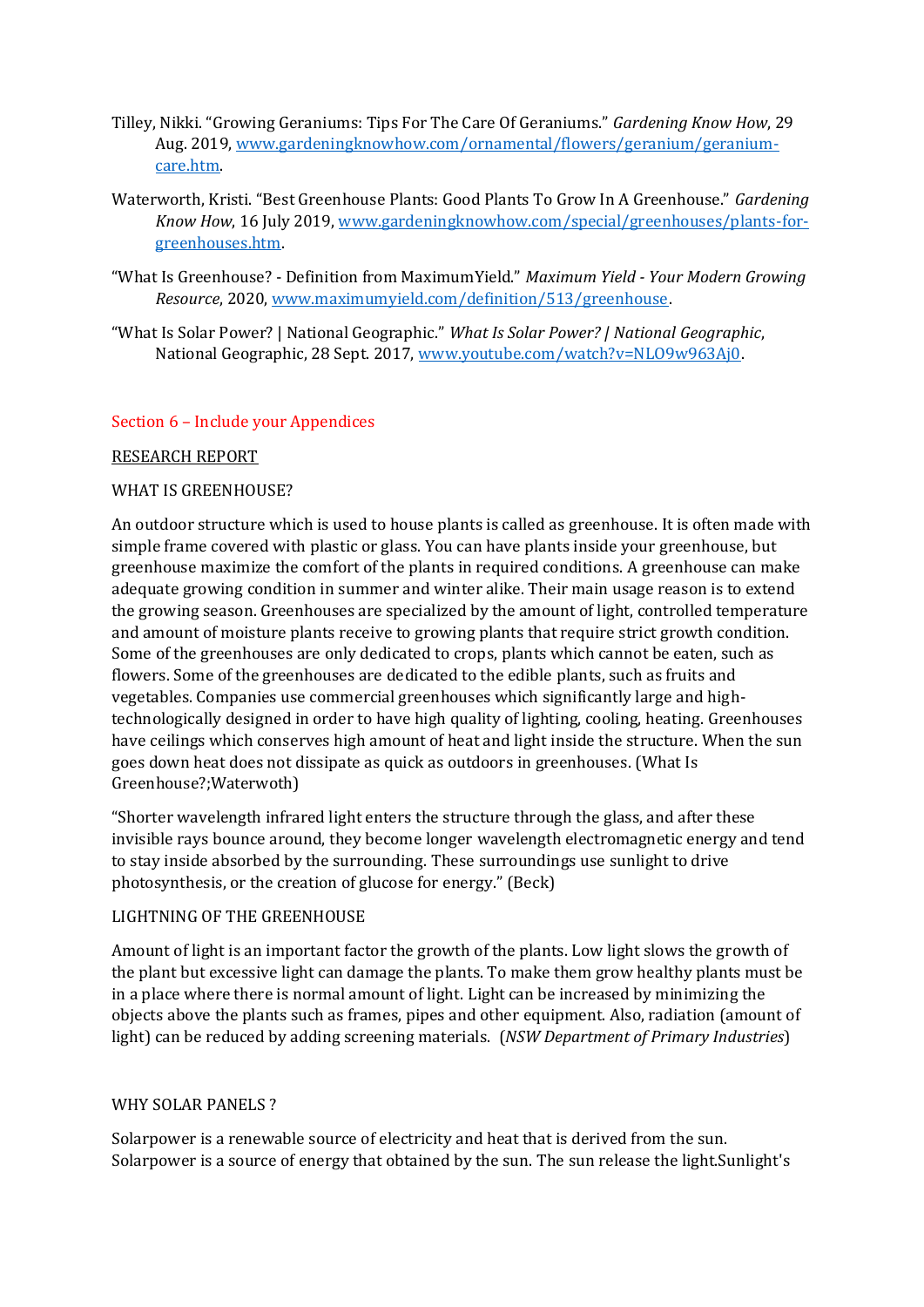energy turns into the form of solarenergy. Techonology of solar cells covert sunlight into usable natural energy. ( Nunez)

Renewable energy sources such as geothermal,wind and sun does not have any harmful effects on environment because these kind of sources does not contribute to the global warming due to they do not release any sera gas.(United States Environmental Protection Agency)

## WATERING THE GREENHOUSE

Best way to irrigate and the plants is to collect water from natural ways: rain. It is a natural and free way to hydrate the garden.It is beneficial for the plants and for yourself. It provide natural quality water fot the plants whereas reducing the bill. (Horton)

# PLANTS IN MY GREENHOUSE

GRANIUM: In indoors geraniums requires lots of light to bloom but it can tolerate and live in moderate light condition. Geraniums need indoor temperature around 18-21C during the day and 13C at night. Also, they have to be planted in well-drained potting soil. These plants grow best when their soil is 6.5 pH but they grow poorly in the soil which it's pH is below 5.5. It's pH can be tested with a simple home testing pH kit. The best soil conserves enough moisture the soil does not dry out quickly or does not became soggy and wet. (Tilley;Harrington)

PETUNIA: Growth of petunias requires regular watering and as much sunlight as possible to make petunias have multiple blooms. Petunias can grow in nearly every type of soil but it prefers lightweight good-draining potting mix when you grow them in containers. Also, petunias prefer soil which is 25% organic matter. For instance; peat moss, aged manure or wellrotted compost. Potting mix must be good drained to allow water to run through the roots of the petunias. (Badgett,2015) (Carter,2016)

FERNS: Ferns love moisturized places, so they need to be at humid habitats. Due to the fact that, ferns are forest or woodland plants they are adapted to the light forest soil, which is rich with leaf mold and decayed vegetable matter. Also, soil must be both moist and well-drained. Ferns are suppose to be kept away from strong sunlight because direct sunlight will make them loose their leaves and turn their fronds yellow.

Ferns can appreciate temperature around 15-21C.They prefer mosit and warm conditions. (Mackenzie,2016) (Rhoades,2018)

# VEGETABLES IN MY GREENHOUSE

ARUGULA: Arugula grows best in well-drained soil and it prefers lots of moisture and water frequently. Arugula loves cool temperature. All it needs is temperature above 4C at daytime. Also, it can tolerate some shade. Arugulas must be planted in a soil which it's pH is around 6-6.5. (Rhoades,2018)

LETTUCE: Lettuce grows best in moist and cool conditions, at a temperature between 17-18C.It must be planted in soil which it's pH is between 6.2-6.8.

Lettuce is not picky about soil consistency but it grows best at sandy loam soils with a loose consistency and a plenty of organic matter. It prefers well-drained soil that stays moist but never get waterlogged. (Miller,2019)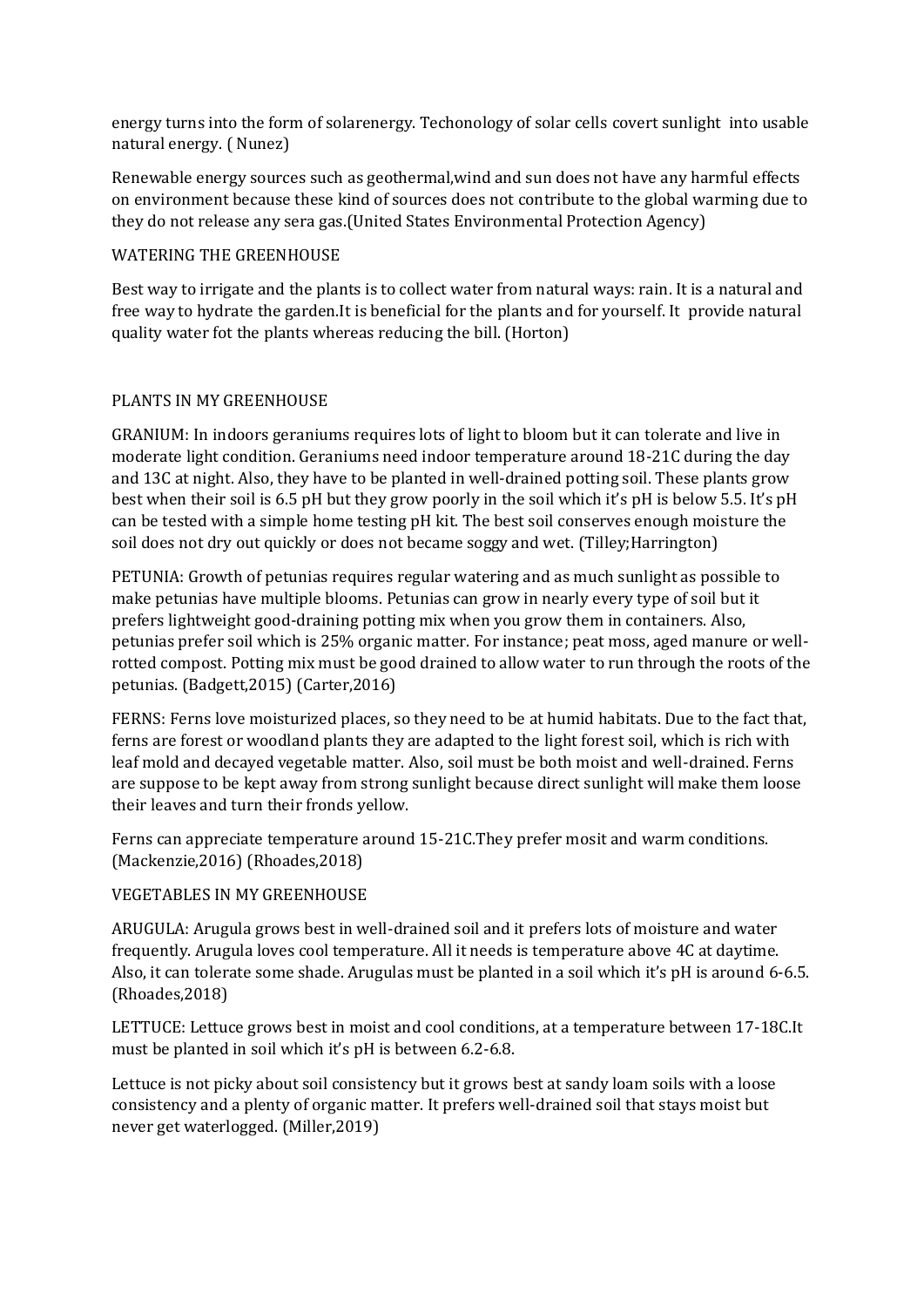# WHY ORGANIC SOIL?

Considering natural fertilizing methods is the best way to produce healthy plants rather than using chemical fertilizers which cause more harm than good.

Organic means healthy. Healthy soils are rich with microbes that produce aminoacid, the substance that convert into protein by plants. Also healthy soil provide fully the required nutrients for the plants.With healthy soil plants don't need any artificial, chemical fertilizer due to the fact that with organisms live in it, such as bacteria, fungi, and various microbes, creates a natural defens against pests and diseas.

- Composting isa way of benefiting from the waste food by turning the excess food into a soil. Recycling the food is also economical and beneficial for the the environment, if it is done in a propper way. (Central,2016)
- When organic materials are end up in a landfill, they continuesly rot and release methane, a strong greenhouse gas. (Horton,2018) (Central,2016)

"How To Compost In A Small Space." How To Compost In A Small Space, Tasty, 14 Nov. 2017, www.youtube.com/watch?v=DirmyYoGri4.

"How To Compost In A Small Space." *How To Compost In A Small Space*, Tasty, 14 Nov. 2017, [www.youtube.com/watch?v=DirmyYoGri4.](http://www.youtube.com/watch?v=DirmyYoGri4)

(00:00-01:58)

# HOW TO MAKE SOIL WELL-DRAINED?

For areas which have poor drainage with inordinary dryness or wetness, mixing these materials will help to make the soil well-drained:

- Peat moss
- Compost
- Shredded bark
- Manure

For a healthy soil which is rich in nutrients and drained accurately is a two basic requirement. (Larum)

# HOW TO MAKE SOIL MORE ACIDIC?

To make the compost soil as in required pH level to grow plants properly with healthy conditions here is some ways to adjust pH:

1) Adding sphagnum peat into soil( Adding peat on top of the soiş and around the plants or addıng throughout planting)

 2) Watering the plants several times with a solution of 2 tablespoon of vinegar in to gallon of water. (Rhoades)